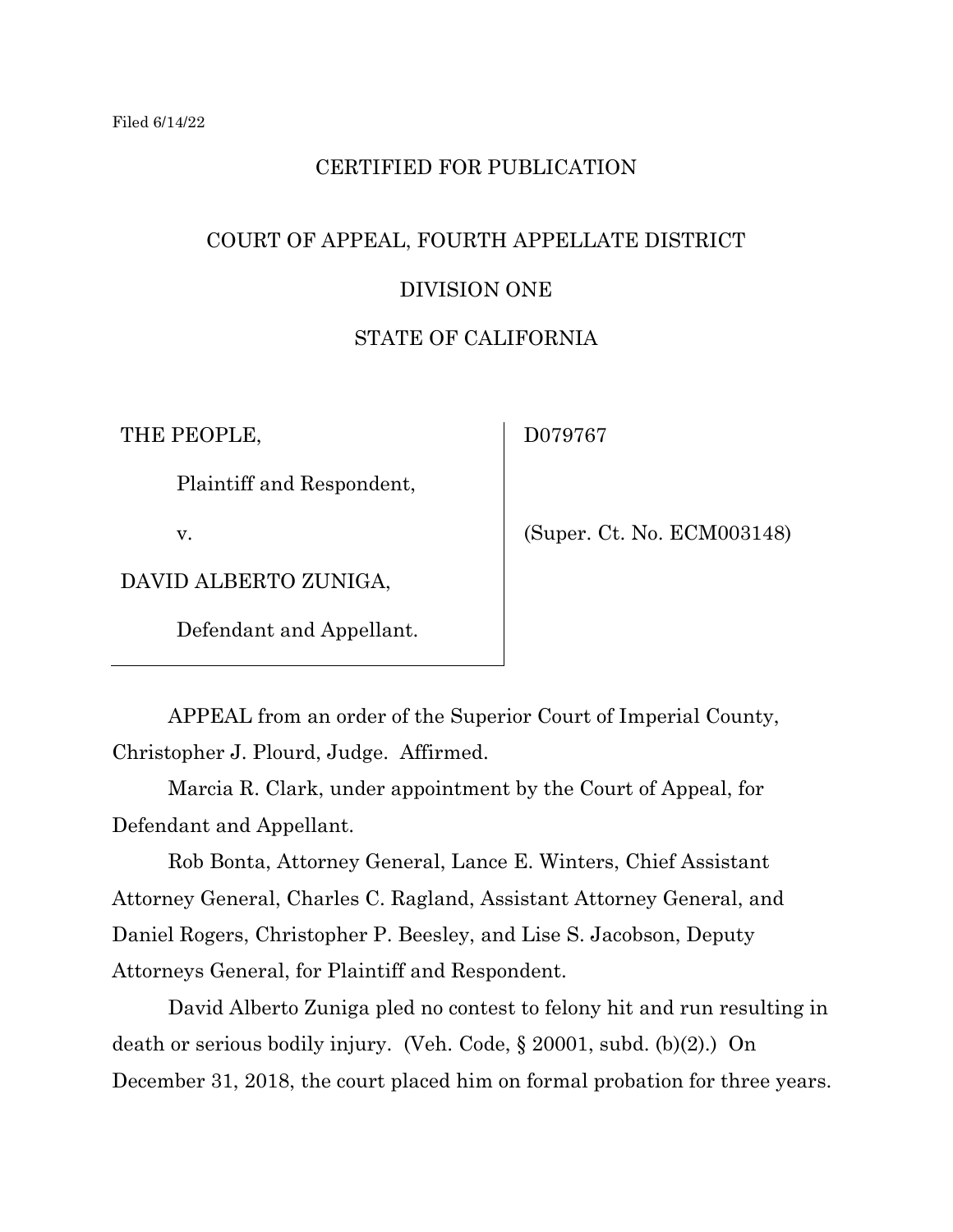The terms and conditions of probation included that Zuniga "pay restitution [to the victim] through the Probation Department in an amount and manner to be determined by the probation officer at a later date."

Effective January 1, 2021, two years into Zuniga's probation term, the Legislature enacted Assembly Bill No. 1950 (2019-2020 Reg. Sess.) (Assembly Bill No. 1950), which amended Penal Code section 1203.1, subdivision  $(a)$ , 1 by reducing the maximum felony probation term to two years, with certain exceptions not applicable here. In November 2021, the parties agreed that Zuniga was entitled to have his term of probation shortened to two years under Assembly Bill No. 1950. Accordingly, the court terminated Zuniga's probation nunc pro tunc to December 31, 2020.

When the court terminated Zuniga's probation, the probation officer still had not determined the amount of victim restitution, as contemplated in the original probation order. Zuniga then argued that the trial court lacked jurisdiction to set the amount of victim restitution because his probation had terminated. After soliciting briefing on the issue, the trial court disagreed with Zuniga and ordered direct restitution to the victim in the amount of \$313,518.74.

Zuniga appeals from the restitution order. He contends that under section 1203.3, subdivision (a), the trial court lacked jurisdiction to "modify" the probation order by setting the amount of restitution after his probation had expired. We conclude that the trial court did not exceed its jurisdiction and affirm the order.

<sup>&</sup>lt;sup>1</sup> Further statutory references are to the Penal Code unless otherwise indicated.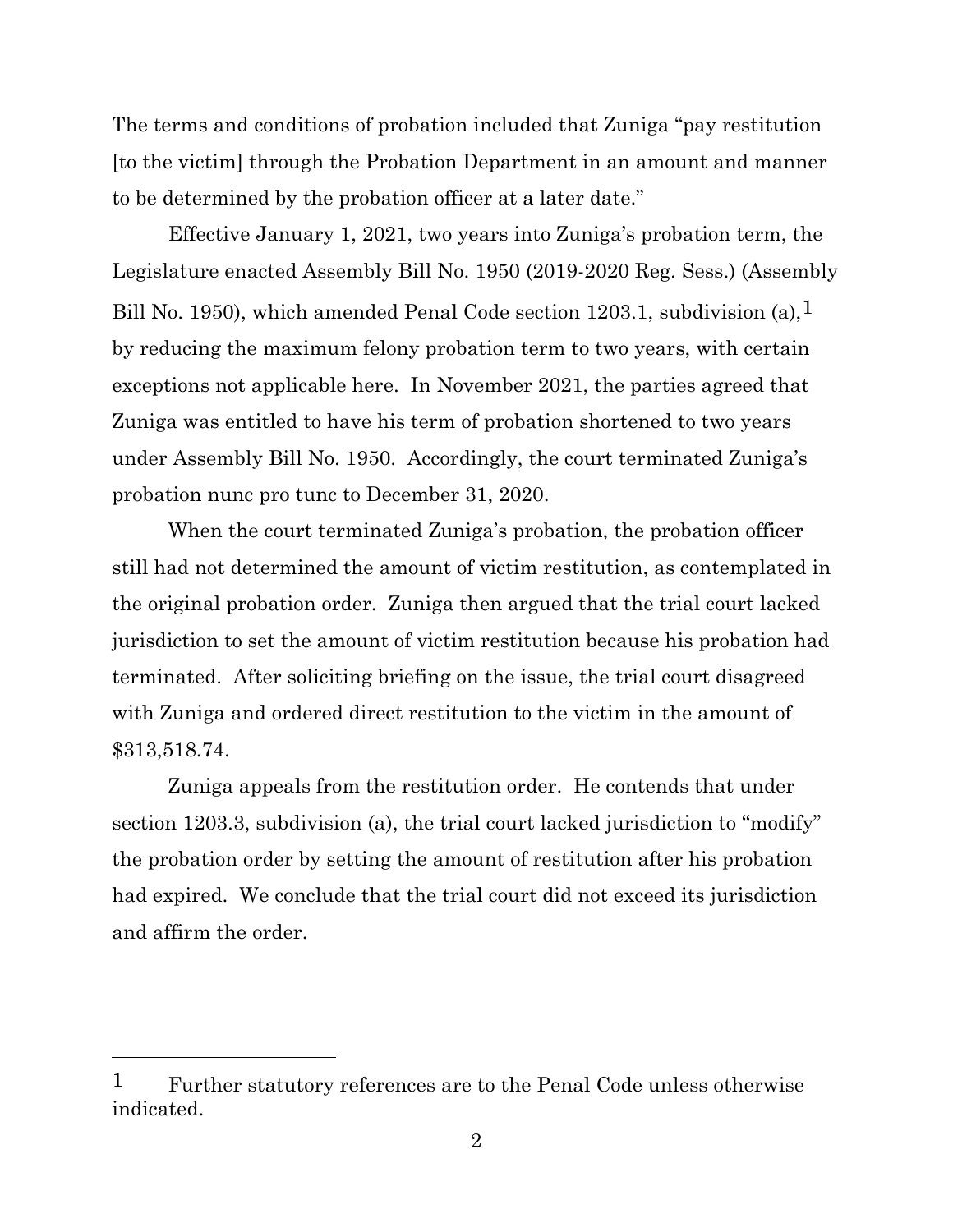#### FACTUAL AND PROCEDURAL BACKGROUND

In November 2018, Zuniga pled no contest to a single count of felony hit and run driving resulting in death or serious bodily injury. (Veh. Code, § 20001, subd. (b)(2).) On the plea form, Zuniga acknowledged his understanding that "I must pay full restitution to all victims." At the change of plea hearing, Zuniga again confirmed his understanding that "there will be restitution, that is, you'll be required to pay and reimburse the victims in the case according to direct and indirect losses. It could be loss of work, it could be medical expenses, therapy, things like that."

Before sentencing, the probation officer spoke to the victim. According to the probation report, she said "her car was totaled" in the collision and "she might not be able to work again . . . ." "Overall, she has suffered emotional and physical damage. She has a scar on her head, damaged nerves on her eyes, her cervical bone was damaged, her lower back (2 lumbar areas are grinding), and she has [a] lot of pain had has to take '[facet] block injections.'" She told the probation officer that her attorney was gathering documentation of her medical and therapy bills to submit for restitution. By the time of sentencing, however, the probation officer had not yet received this documentation. The probation officer told the victim "this officer would be recommending that restitution be reserved as she will be pending further treatment for her injuries." Accordingly, the probation officer recommended to the court that Zuniga's conditions of probation include that he "[p]ay restitution to the victim[] . . . through the Probation Department in an amount and manner to be determined by the probation officer at a later date."

At the sentencing hearing on December 31, 2018, the victim made another statement about the impact of the hit-and-run. She said that the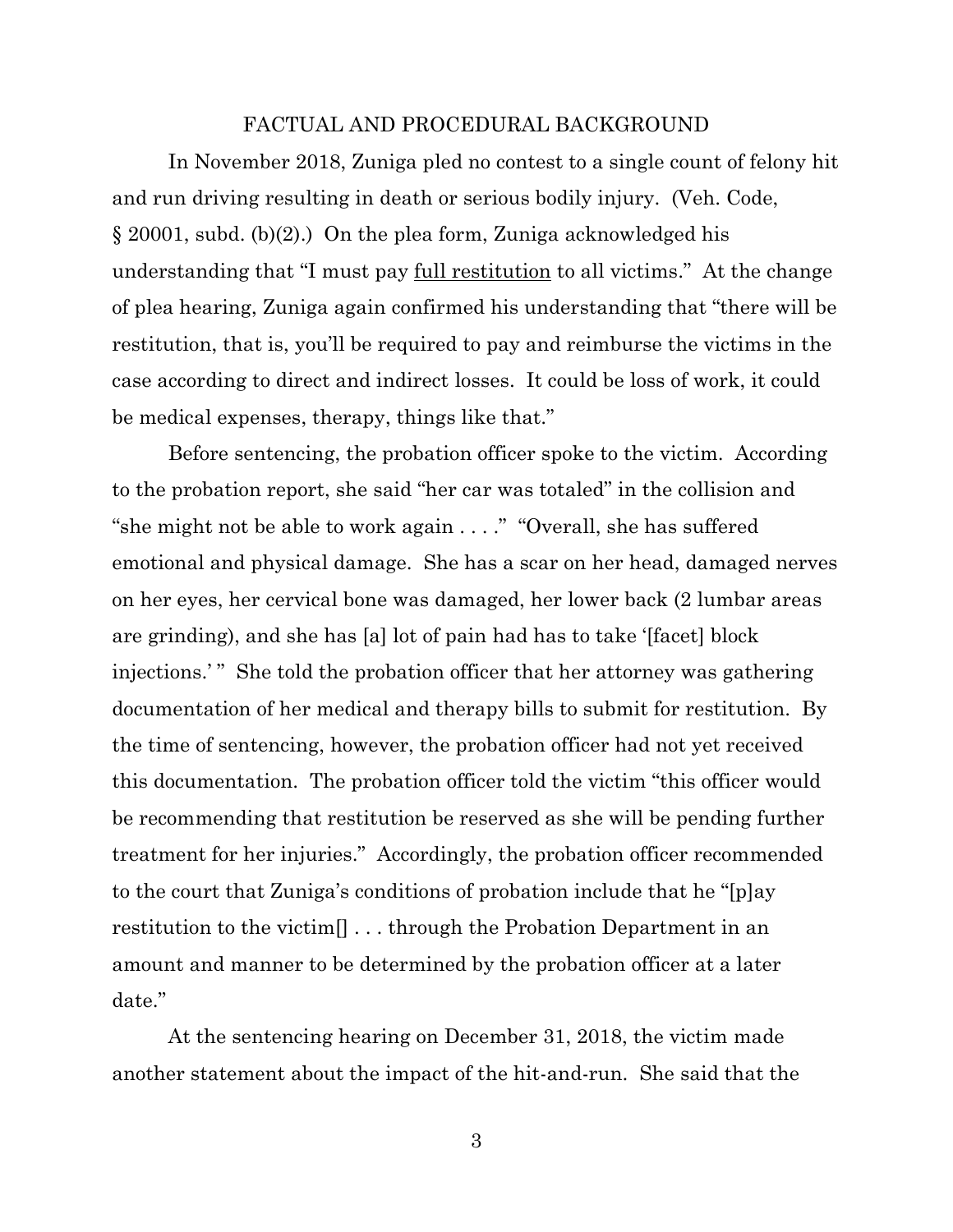collision "hit [her] really bad," caused her to suffer a concussion, and resulted in injuries to her lower back and neck and "a lot of pain and suffering." She explained that she needed further medical treatment, she attends counseling, she can no longer drive or work, she has been harmed financially, and she suffers from depression.

Under the terms of the negotiated plea, the court placed Zuniga on three years formal probation.2 The terms and conditions of probation included that Zuniga "pay restitution [to the victim] through the Probation Department in an amount and manner to be determined by the probation officer at a later date."

Two years later, effective January 1, 2021, the Legislature enacted Assembly Bill No. 1950, which amended section 1203.1, subdivision (a), by reducing the maximum felony probation term to two years, with certain exceptions not applicable here.

In April 2021, the victim contacted the probation officer and stated that she was requesting \$242,086 in restitution for her medical bills. She did not provide any supporting documentation. The probation officer asked the court to schedule a restitution hearing. The court set the matter for a restitution hearing and requested an updated restitution report. The hearing was continued several times because Zuniga did not appear and his attorney was unable to contact him.

<sup>2</sup> The plea agreement and sentencing minute order reflect four years formal probation, but at the oral pronouncement of judgment, the trial court sentenced Zuniga to three years formal probation. When there is a discrepancy between the oral pronouncement of judgment and the minute order, the oral pronouncement of judgment normally controls. (*People v. Walz* (2008) 160 Cal.App.4th 1364, 1367, fn. 3.) We need not resolve this discrepancy, however, because Zuniga's probation was terminated nunc pro tunc to December 31, 2020, and the issue is now moot.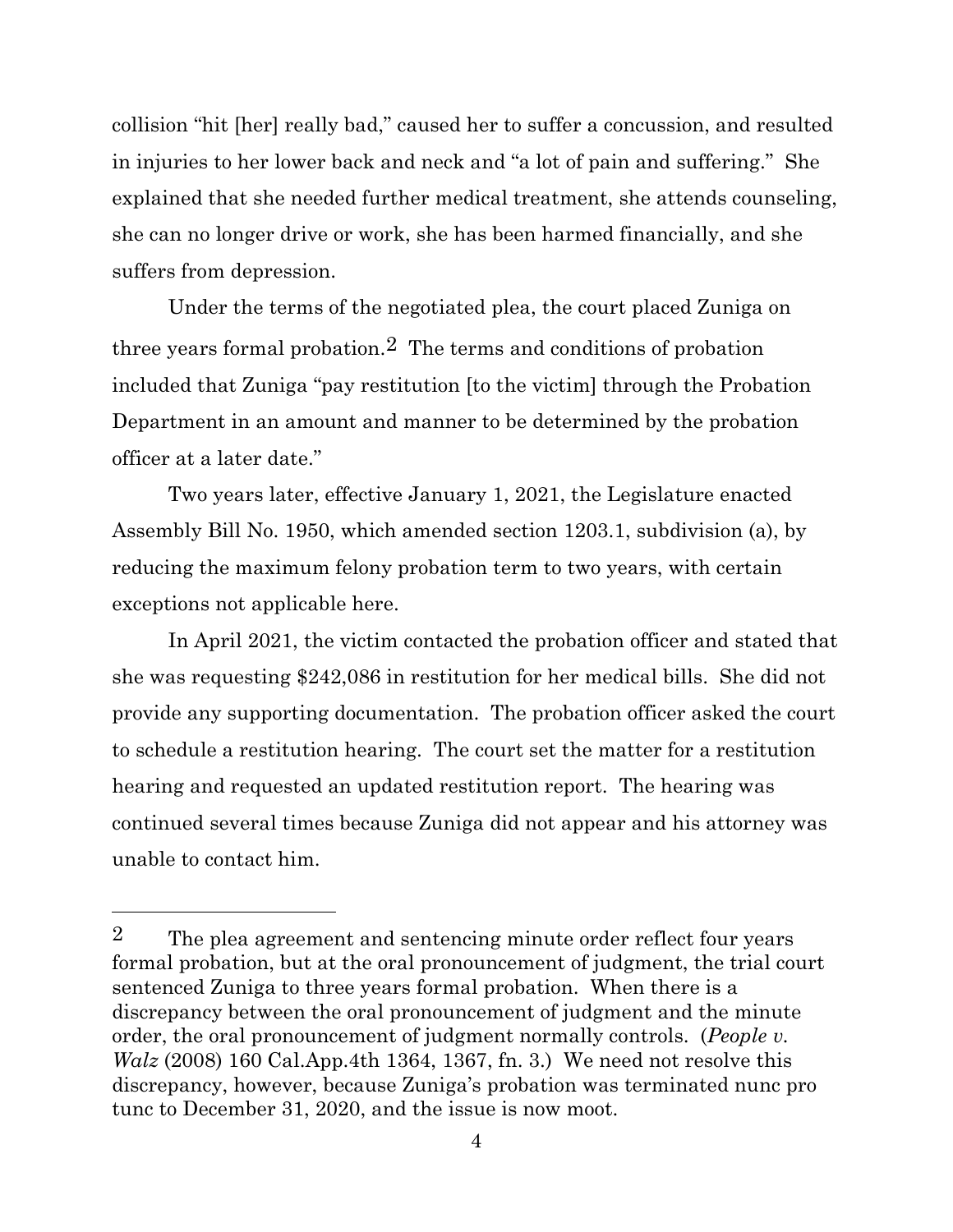In August and September 2021, the probation officer filed updated reports with copies of the victim's medical and other bills totaling \$313,518.74.

In November 2021, the court held a hearing with Zuniga present by video. The parties agreed that under Assembly Bill No. 1950, Zuniga's probation had terminated by operation of law on December 31, 2020. Accordingly, the court found that "probation has expired nunc pro tunc to 12/31/2020." The court requested briefing on whether it still had jurisdiction to determine the restitution amount.

The parties filed briefs on the jurisdictional issue. Zuniga argued that the trial court lacked jurisdiction to modify the restitution order because his probation had expired.

At the final restitution hearing, the court ruled that it still had jurisdiction to determine the amount of victim restitution owed. The court reasoned that the victim had a constitutional right to restitution, which Zuniga had agreed to as part of his plea bargain, and the Legislature did not intend to deprive victims of their rights to restitution by enacting Assembly Bill No. 1950 and shortening the maximum term of felony probation.

The court ordered Zuniga to pay restitution to the victim in the amount of \$313,518.74. Zuniga timely filed this appeal from the restitution order. DISCUSSION

The sole issue on appeal is whether the trial court exceeded its jurisdiction by setting the amount of victim restitution after terminating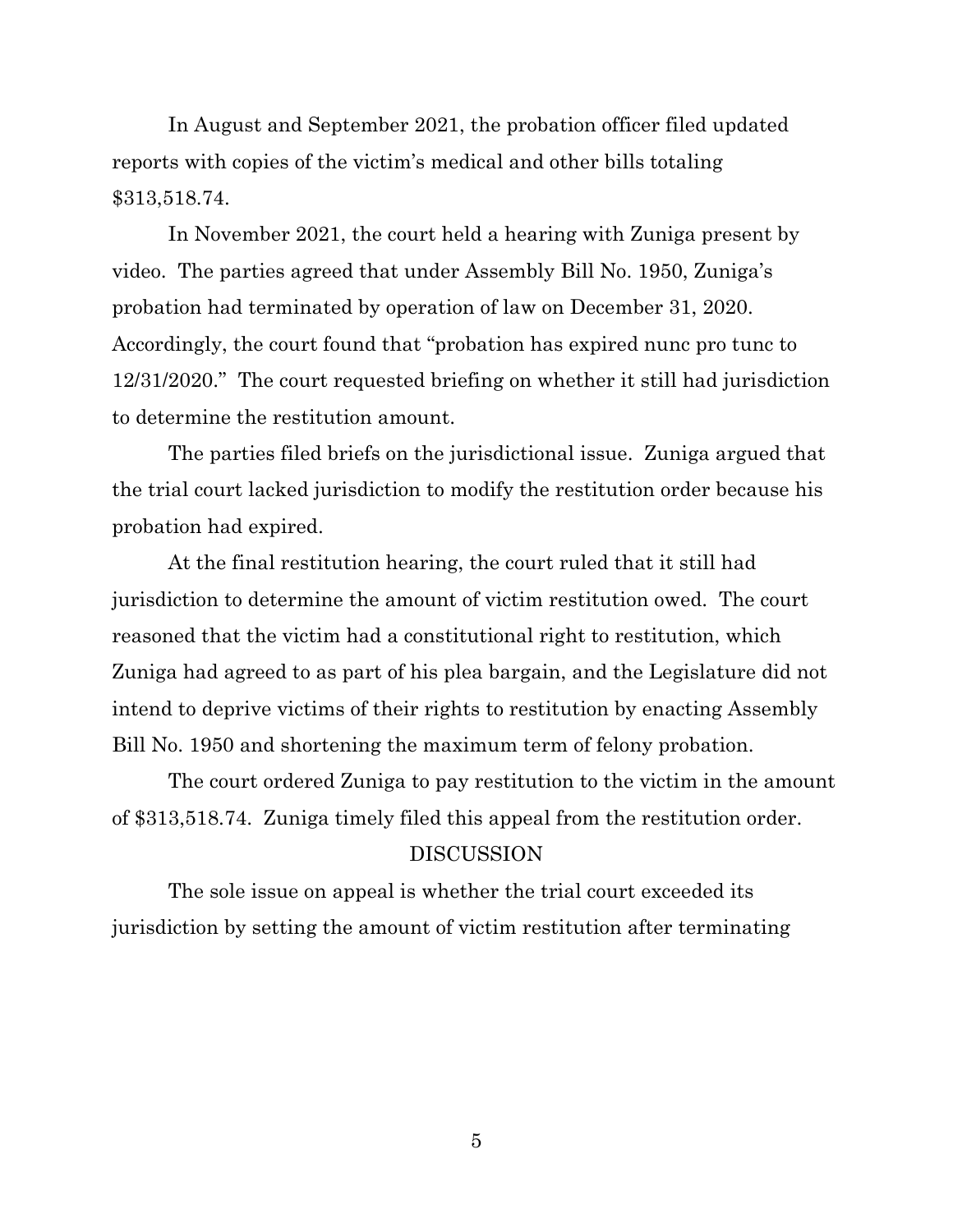Zuniga's probation under Assembly Bill No. 1950.3 Because the material facts are undisputed, and the jurisdictional issue involves an interpretation of statutes, our review is de novo. (See *Burke v. California Coastal Com.*  (2008) 168 Cal.App.4th 1098, 1106.) We conclude that because the trial court had imposed victim restitution as one of the original conditions of probation and deferred setting the amount until the victim's losses could be determined, it retained jurisdiction to fix the amount under section 1202.46. We further conclude that the court did not "revoke, modify, or change" the original probation order within the meaning of section 1203.3, subdivision (a), when it set the amount after Zuniga's probation expired. Thus, the trial court did not exceed its jurisdiction.

"In 1982, California voters passed Proposition 8, also known as The Victims' Bill of Rights." (*People v. Giordano* (2007) 42 Cal.4th 644, 652 (*Giordano*).) "Proposition 8 established the right of crime victims to receive restitution directly 'from the persons convicted of the crimes for losses they suffer.'" (*Ibid.*, quoting Cal. Const., art. I, § 28, subd. (b).) "The initiative added article I, section 28, subdivision (b) to the California Constitution: 'It is the unequivocal intention of the People of the State of California that all persons who suffer losses as a result of criminal activity shall have the right to restitution from the persons convicted of the crimes for losses they

<sup>3</sup> On appeal, the parties do not dispute that Zuniga was entitled to the ameliorative benefit of Assembly Bill No. 1950 under *In re Estrada* (1965) 63 Cal.2d 740. (See *People v. Sims* (2021) 59 Cal.App.5th 943, 964 [holding that two-year limitation on felony probation applied retroactively to all cases not yet final as of effective date of Assem. Bill No. 1950]; see also *People v. McKenzie* (2020) 9 Cal.5th 40, 46-48 [holding that order granting probation is not "final" judgment for *Estrada* purposes and probationer remains eligible to receive benefits of ameliorative changes in sentencing laws while still on probation].)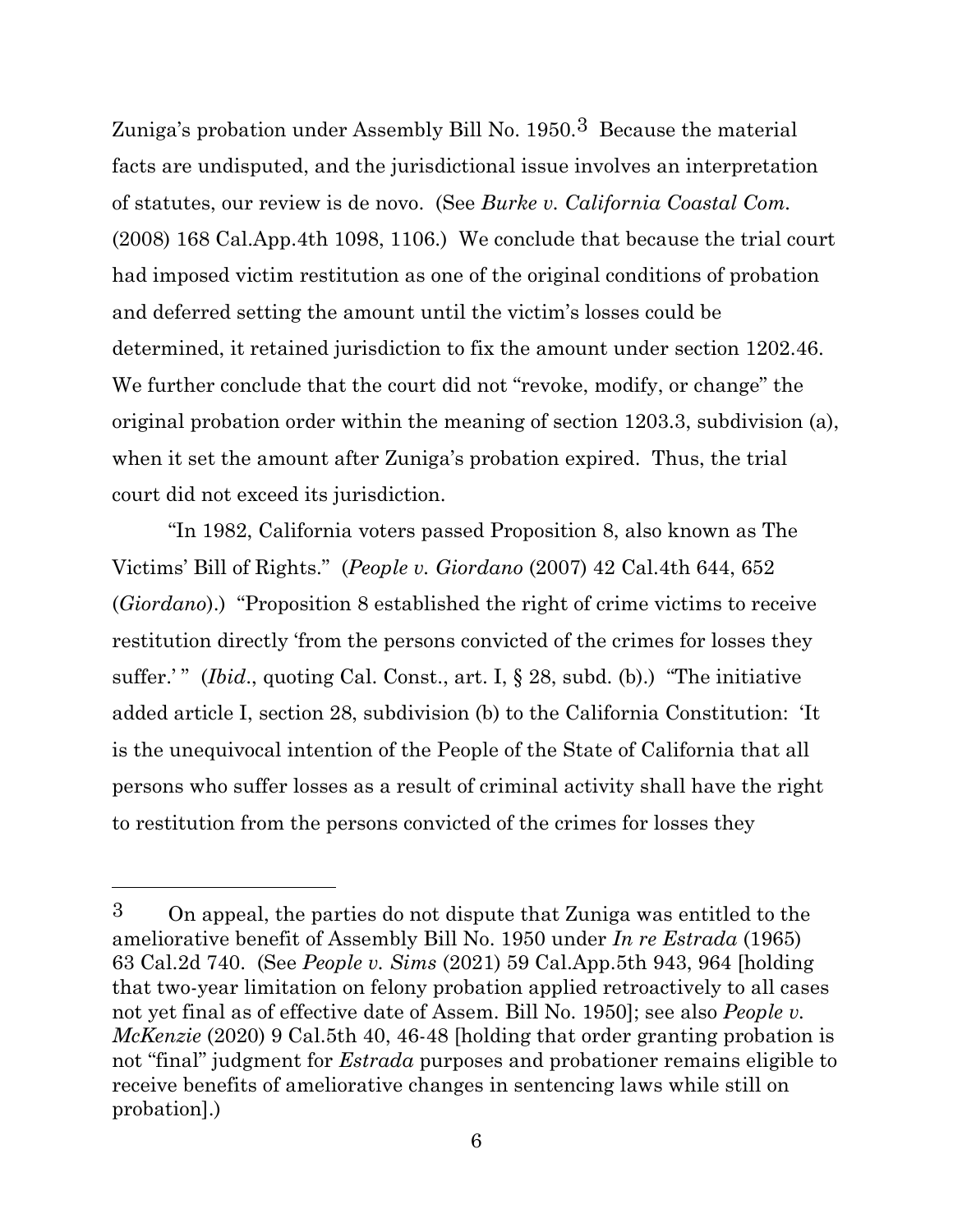suffer. [¶] Restitution shall be ordered from the convicted persons in every case, regardless of the sentence or disposition imposed, in which a crime victim suffers a loss, unless compelling and extraordinary reasons exist to the contrary.'" (*Ibid.*)

"California Constitution, article I, section 28, subdivision (b), which is not self-executing, directed the Legislature to adopt implementing legislation." (*Giordano*, *supra*, 42 Cal.4th at p. 652.) "In the mid-1990's, the Legislature consolidated much of the state's victim restitution scheme into Penal Code section 1202.4." (*Id*. at p. 653.) "[S]ection 1202.4 now requires restitution in every case, without respect to whether probation is granted." (*Ibid*.)

With certain exceptions not relevant here, section 1202.4, subdivision (f) provides in relevant part: "[I]n every case in which a victim has suffered economic loss as a result of the defendant's conduct, the court shall require that the defendant make restitution to the victim or victims in an amount established by court order, based on the amount of loss claimed by the victim or victims or any other showing to the court*. If the amount of loss cannot be ascertained at the time of sentencing, the restitution order shall include a provision that the amount shall be determined at the direction of the court*." (Italics added.) Subdivision  $(a)(3)(B)$  further provides that such a victim restitution order "shall be enforceable as if the order were a civil judgment."

In this case, when the trial court granted probation to Zuniga, the amount of the victim's loss could not be ascertained. Thus, the trial court complied with section 1202.4, subdivision (f), by directing that Zuniga "pay restitution [to the victim] through the Probation Department in an amount and manner to be determined by the probation officer at a later date." Before the restitution amount could be determined, however, Zuniga's probation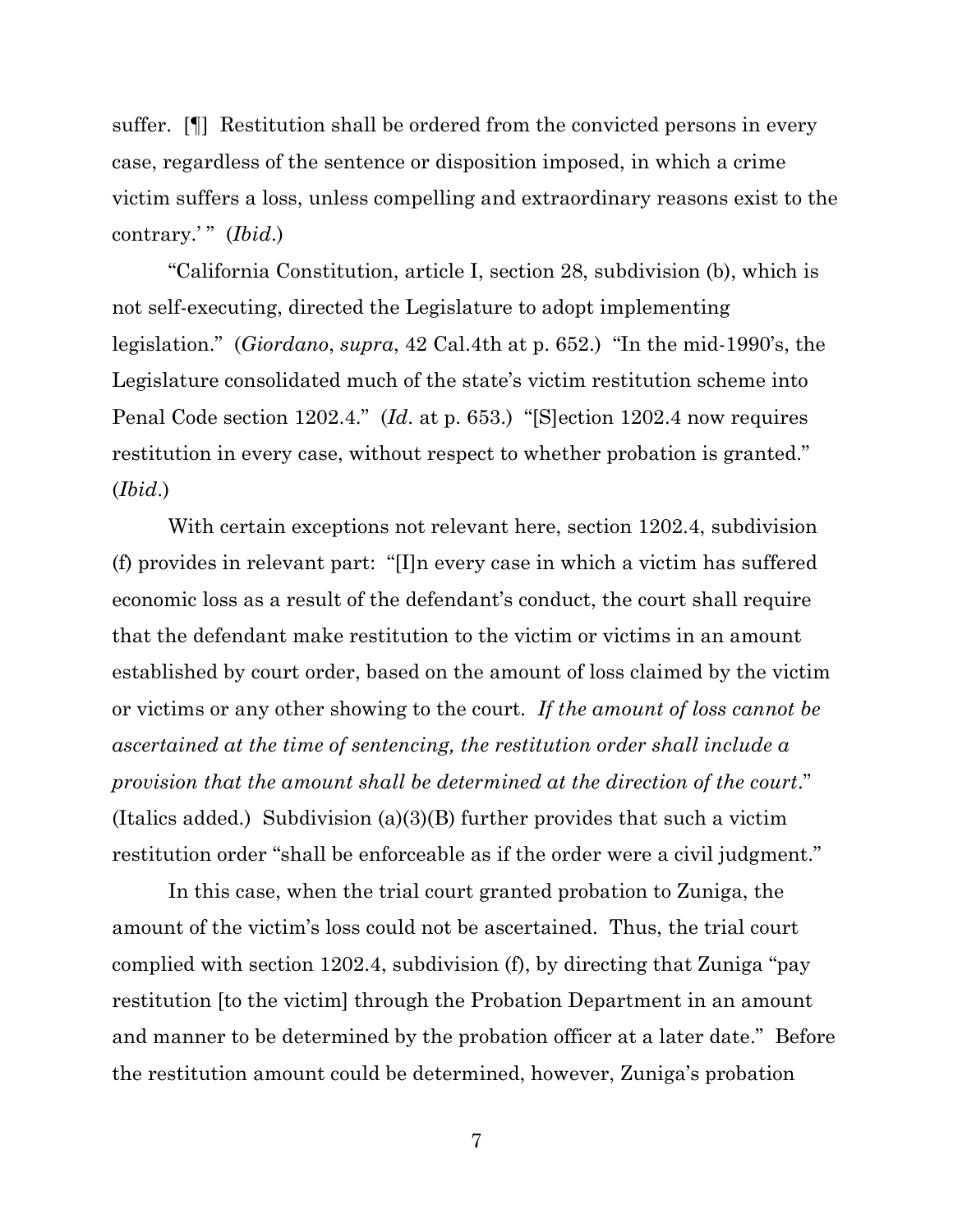term was reduced to two years and terminated early under Assembly Bill No. 1950. Zuniga now argues that the expiration of his probation term deprived the trial court of jurisdiction to set the amount of victim restitution. We disagree.

Section 1202.46 provides: "Notwithstanding Section 1170, when the economic losses of a victim cannot be ascertained at the time of sentencing pursuant to subdivision (f) of Section 1202.4, *the court shall retain jurisdiction* over a person subject to a restitution order for purposes of imposing or modifying restitution *until such time as the losses may be determined*. This section does not prohibit a victim, the district attorney, or a court on its own motion from requesting correction, *at any time*, of a sentence when the sentence is invalid due to the omission of a restitution order or fine pursuant to Section 1202.4." (Italics added.)

Section 1202.46 is controlling here. Under this statute, when the economic losses of the victim cannot be determined at sentencing under section 1202.4, subdivision (f), the court retains jurisdiction to fix the restitution amount "until such time as the losses may be determined." (§ 1202.46.) In this case, the original probation order included a section 1202.4, subdivision (f) condition requiring payment of victim restitution in an amount to be determined later. Zuniga does not dispute that the victim's economic losses could not be determined at the time of sentencing. Thus, the trial court retained jurisdiction until such time as the restitution amount could be determined. (See *People v. Bufford* (2007) 146 Cal.App.4th 966, 970- 972 (*Bufford*) [holding that where trial court had imposed victim restitution order at sentencing, but deferred determining the amount under § 1202.4, subd. (f), it retained jurisdiction under § 1202.46 to determine the amount of restitution even after defendant had fully served her prison sentence].) A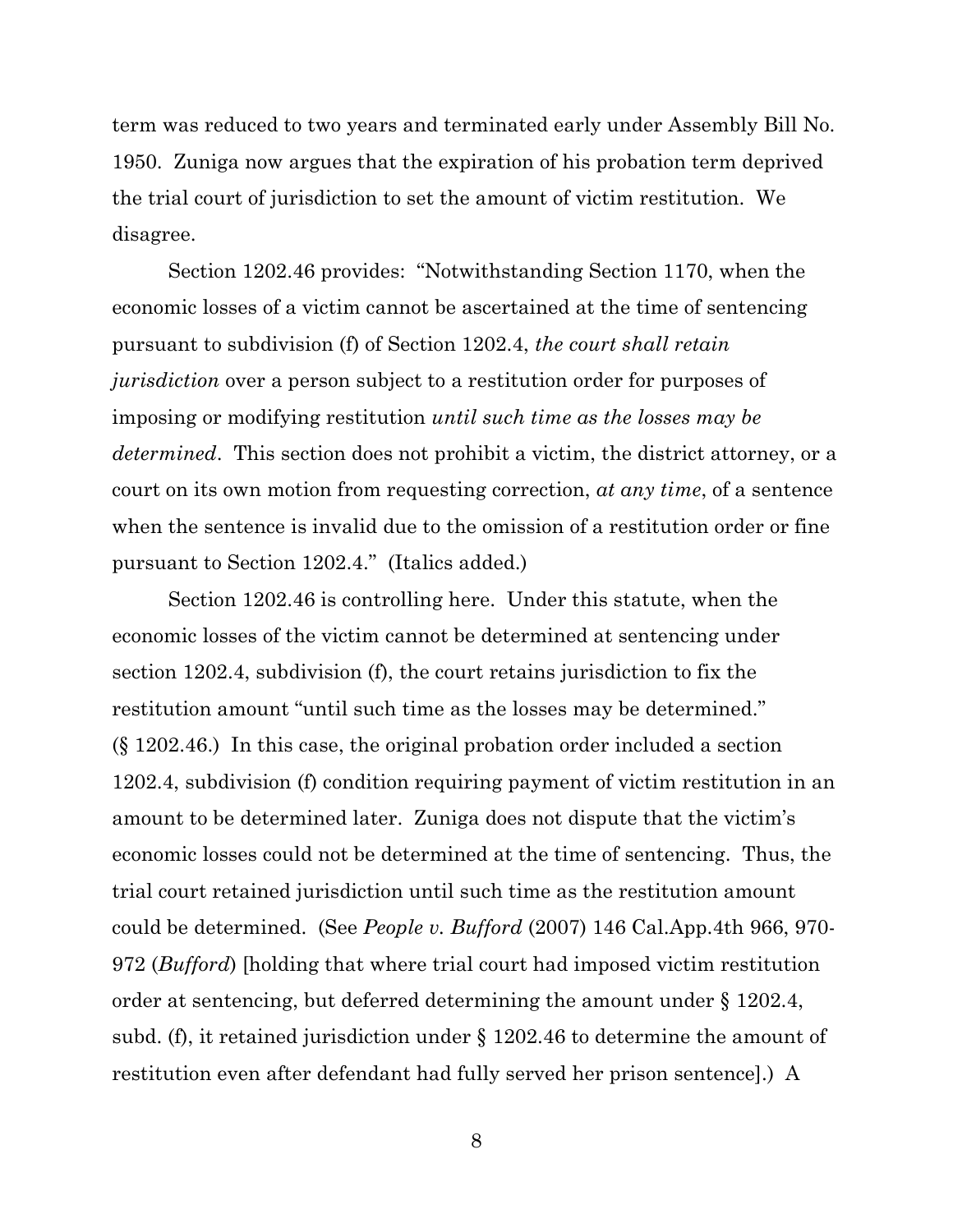contrary result would defeat the victim's right to restitution and "frustrate the clear language of [California Constitution,] article I, section 28." (*Bufford*, at p. 971.)

Zuniga argues that *Bufford* does not apply to cases in which the defendant received a sentence of probation. He reasons that a separate probation statute allows a court to "revoke, modify, or change" a probation order only "during the term of probation." (§ 1203.3, subd. (a).) Under this statute, a trial court loses jurisdiction to revoke or modify a probation order after the probationary period has expired. (*In re Griffin* (1967) 67 Cal.2d 343, 346.) Zuniga cites several cases distinguishing *Bufford* and holding that, under section 1203.3, a trial court lacks jurisdiction to impose or increase a victim restitution order for the first time after termination of probation. (*People v. Waters* (2015) 241 Cal.App.4th 822, 829-831 (*Waters*); *Hilton v. Superior Court* (2014) 239 Cal.App.4th 766, 771-783 (*Hilton*).)

We find these cases to be distinguishable. In *Waters*, the trial court failed to order the defendant to pay *any* victim restitution at sentencing; it imposed a victim restitution requirement for the first time after expiration of the defendant's probation. (*Waters*, *supra*, 241 Cal.App.4th at pp. 825-826.) The Court of Appeal concluded that by imposing a new victim restitution requirement, the trial court had modified the terms of its original probation order after probation had expired, in violation of section 1203.3, subdivision (a). (*Waters*, at pp. 829-831.)

In *Hilton*, the trial court ordered victim restitution as a condition of probation, with the amount to be determined at a restitution hearing. At the original restitution hearing, the court ordered the defendant to pay \$3,215 in victim restitution. (*Hilton*, *supra*, 239 Cal.App.4th at p. 769.) After the defendant's probation expired, however, the trial court ruled that it had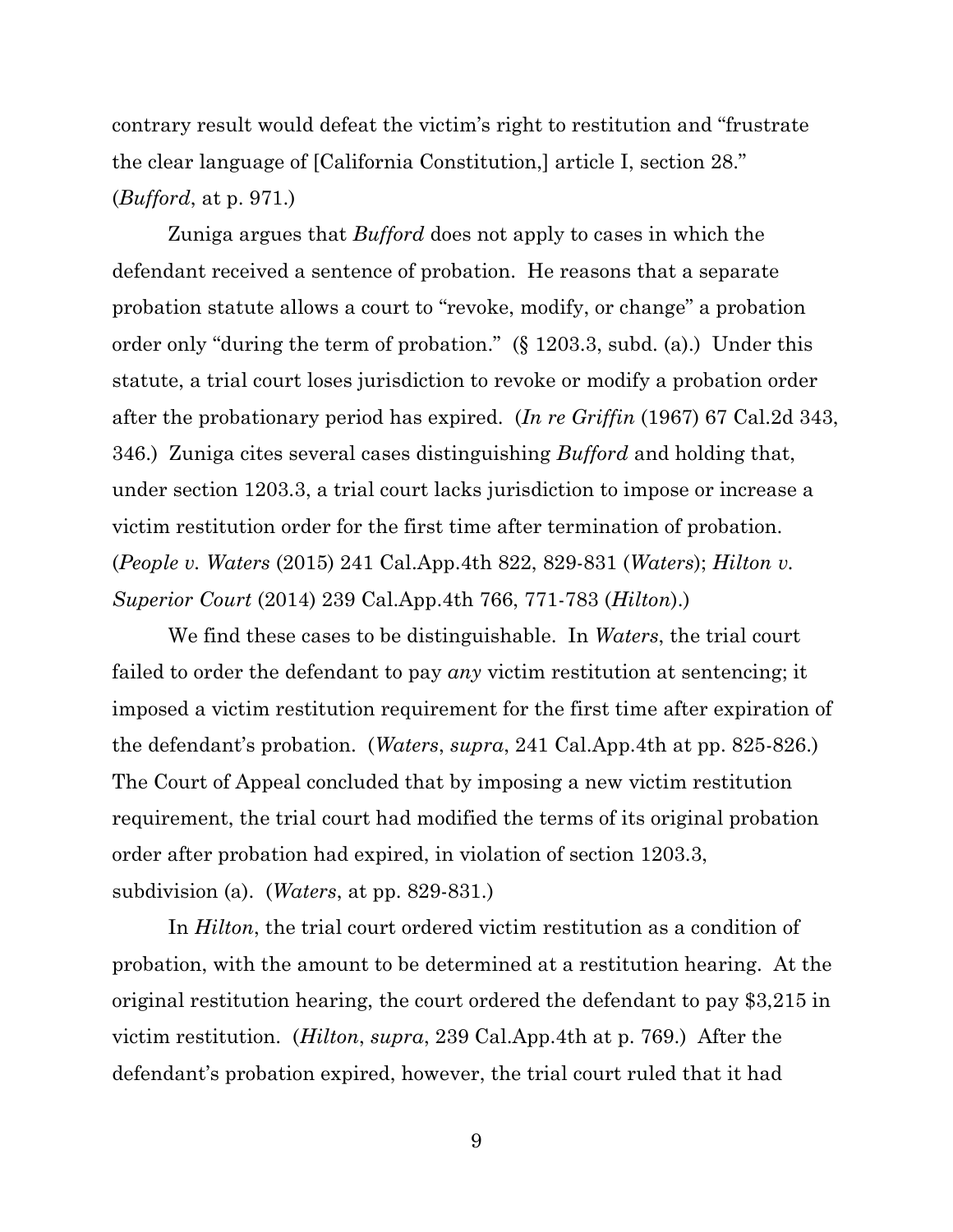jurisdiction to modify the restitution amount in response to the victim's motion seeking more than \$886,000 in additional restitution. (*Id*. at p. 770.) In reversing, the Court of Appeal ruled that the victim was effectively seeking an order modifying the terms of defendant's probation to require additional restitution after his term of probation had already expired, in violation of section 1203.3, subdivision (a). (*Hilton*, at pp.776-777.)

This case does not present analogous circumstances. The trial court did not order payment of victim restitution for the first time after Zuniga's probation expired (as in *Waters*), nor did it increase the amount of a previously determined restitution award (as in *Hilton*).4 Here, payment of victim restitution in an amount to be determined later was already a condition of the original probation order, and the court merely fixed the amount once it could be determined after Zuniga's probation expired. Because the original probation order itself contemplated that the restitution amount would be determined later, the court did not modify the order or impose any new condition by setting the amount once it could be determined by the probation officer. On the contrary, the trial court was merely carrying out the terms of the original probation order. Thus, we conclude that the trial court did not "revoke, modify, or change" the original probation order within the meaning of section 1203.3.

<sup>4</sup> *Hilton* itself recognized this factual distinction when it observed that, in that case, "losses not only might have been determined but were in fact determined" by the trial court before expiration of the probationary term. (*Hilton*, *supra*, 239 Cal.App.4th at p. 782.) To the extent other portions of the opinion might be read to suggest a broader holding, we are not persuaded that merely deciding the exact *amount* of restitution that could not previously be determined, but which the defendant had already been ordered to pay, constitutes "revok[ing], modify[ing], or chang[ing]" a prior probation order. (§ 1203.3, subd. (a).)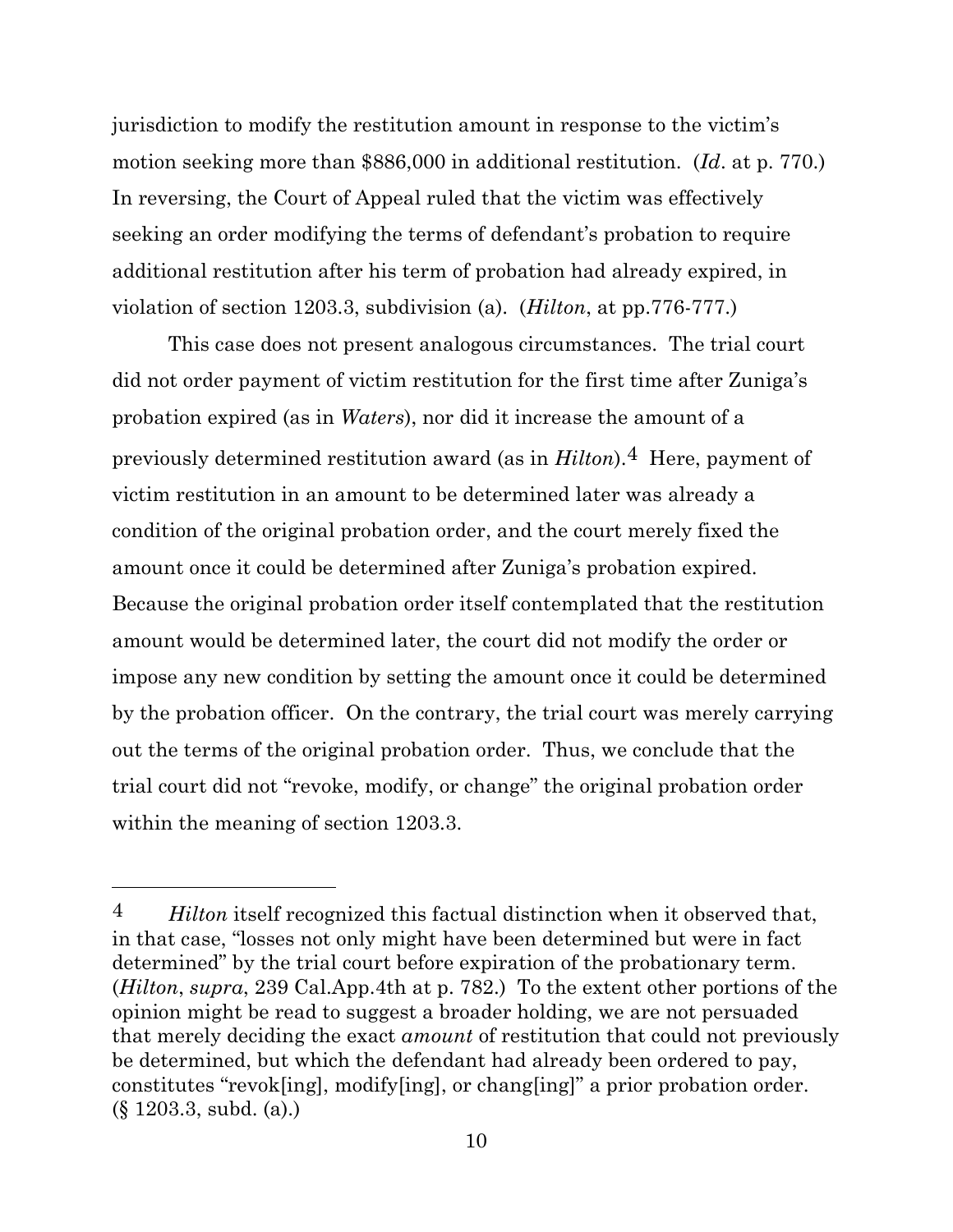We acknowledge that because Zuniga's probation has expired, the trial court would not have jurisdiction to revoke his probation for failure to pay the victim restitution award. (§ 1203.3, subd. (a).) But revocation of probation is not the only remedy for nonpayment. Section 1202.4 provides that a victim restitution order "shall be enforceable as if the order were a civil judgment."  $(\S 1202.4, \text{subd.} (a)(3)(B))$ . Under this statute, which implements the right to restitution in article I, section 28, subdivision (b) of the California Constitution, the victim may enforce the order of restitution against Zuniga as if it were a civil judgment.

Finally, as the trial court concluded, there is no indication in the language or legislative history of Assembly Bill No. 1950 that the Legislature intended to cut off a victim's right to restitution in cases where the trial court had already ordered it as a condition of probation and reserved the amount for future determination under section 1202.4, subdivision (f), but had not yet determined the amount when the defendant's probation was shortened and terminated early as a result of the new legislation. On the contrary, when the Legislature amended section 1203.1, subdivision (a) to reduce the maximum felony probation term to two years, it left intact other provisions of the same Penal Code section requiring victim restitution under section 1202.4. (§ 1203.1, subds. (a)(3), (b).) We infer that the Legislature did not intend to interfere with a crime victim's right to restitution under preexisting law when it shortened the maximum term of felony probation.

We therefore conclude that the trial court did not exceed its jurisdiction by determining the amount of victim restitution after Zuniga's probation expired as a result of Assembly Bill No. 1950.